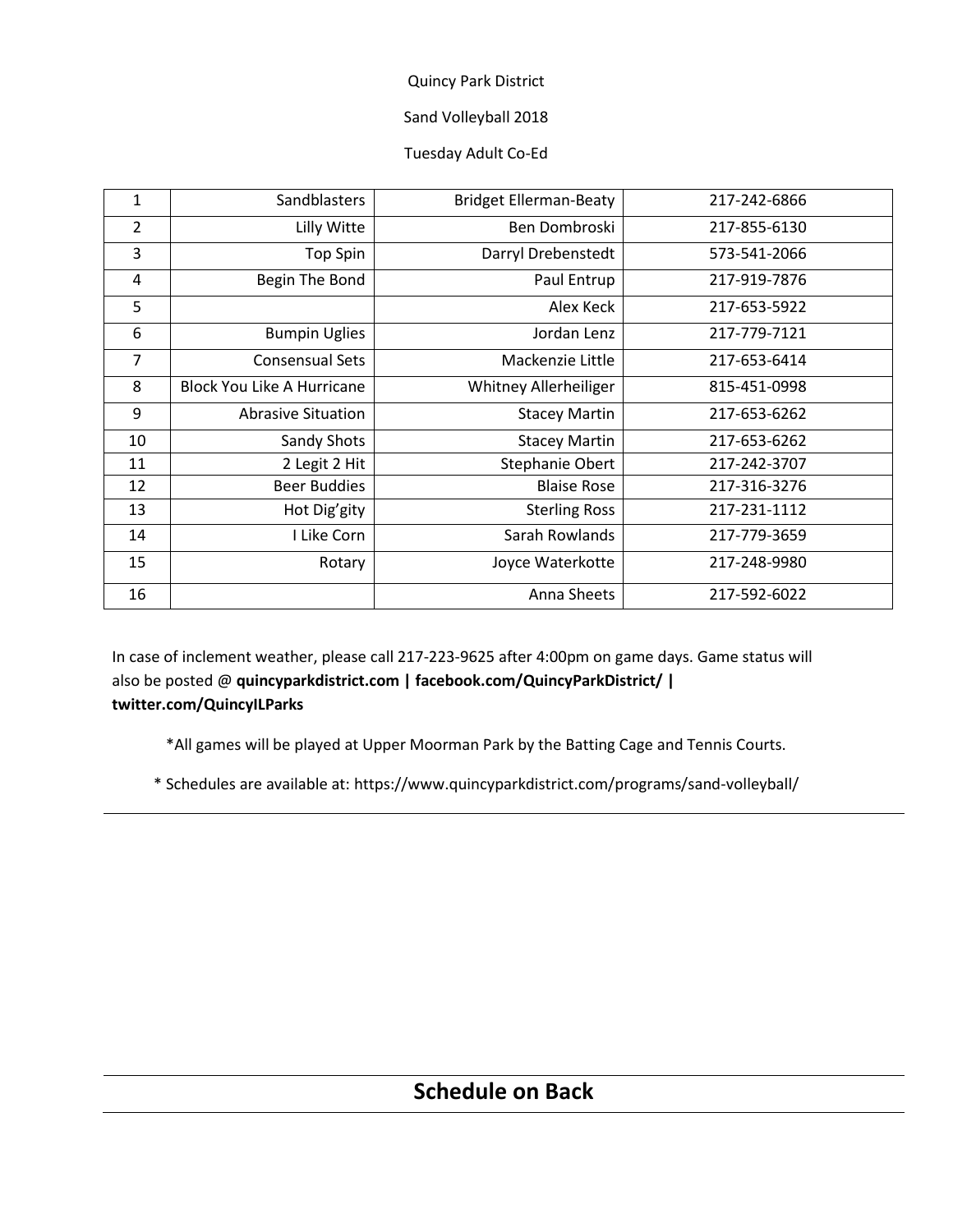| June $\overline{5^{th}}$ | June 12 <sup>th</sup> | June 19 <sup>th</sup> | June 26 <sup>th</sup> | July $3^{\overline{rd}}$ |
|--------------------------|-----------------------|-----------------------|-----------------------|--------------------------|
| 5:30 1-16 East           | 5:30 4-11 East        | 5:30 6-7 East         | 5:30 1-13 East        | 5:30 14-10 East          |
| 5:30 8-9 West            | 5:30 5-10 West        | 5:30 2-11 West        | 5:30 14-12 West       | 5:30 4-5 West            |
| 6:15 3-14 East           | 6:15 6-9 East         | 6:15 3-10 East        | 6:15 15-11 East       | 6:15 16-8 East           |
| 6:15 4-13 West           | 6:15 7-8 West         | 6:15 4-9 West         | 6:15 16-10 West       | 6:15 2-7 West            |
| 7:00 5-12 East           | 7:00 2-13 East        | 7:00 5-8 East         | 7:00 2-9 East         | 7:00 3-6 East            |
| 7:00 6-11 West           | 7:00 16-14 West       | 7:00 16-12 West       | 7:00 3-8 West         | 7:00 15-9 West           |
| 7:45 7-10 East           | 7:45 1-15 East        | 7:45 1-14 East        | 7:45 4-7 East         | 7:45 1-12 East           |
| 7:45 2-15 West           | 7:45 3-12 West        | 7:45 15-13 West       | 7:45 5-6 West         | 7:45 13-11 West          |
|                          |                       |                       |                       |                          |
|                          |                       |                       |                       |                          |
| July 10 <sup>th</sup>    | July $17^{\text{th}}$ | July $24^{th}$        |                       |                          |
| 5:30 15-7 East           | 5:30 1-10 East        | 5:30 15-3 East        |                       |                          |
| 5:30 16-6 West           | 5:30 11-9 West        | 5:30 16-2 West        |                       |                          |
| 6:15 2-5 East            | 6:15 12-8 East        | 6:15 12-6 East        |                       |                          |
| 6:15 3-4 West            | 6:15 13-7 West        | 6:15 13-5 West        |                       |                          |
| 7:00 1-11 East           | 7:00 14-6 East        | 7:00 11-7 East        |                       |                          |
| 7:00 12-10 West          | 7:00 15-5 West        | 7:00 1-9 West         |                       |                          |
| 7:45 13-9 East           | 7:45 16-4 East        | 7:45 10-8 East        |                       |                          |
| 7:45 14-8 West           | 7:45 2-3 West         | 7:45 14-4 West        |                       |                          |
|                          |                       |                       |                       |                          |
|                          |                       |                       |                       |                          |
|                          |                       |                       |                       |                          |
|                          |                       |                       |                       |                          |
|                          |                       |                       |                       |                          |
|                          |                       |                       |                       |                          |
|                          |                       |                       |                       |                          |
|                          |                       |                       |                       |                          |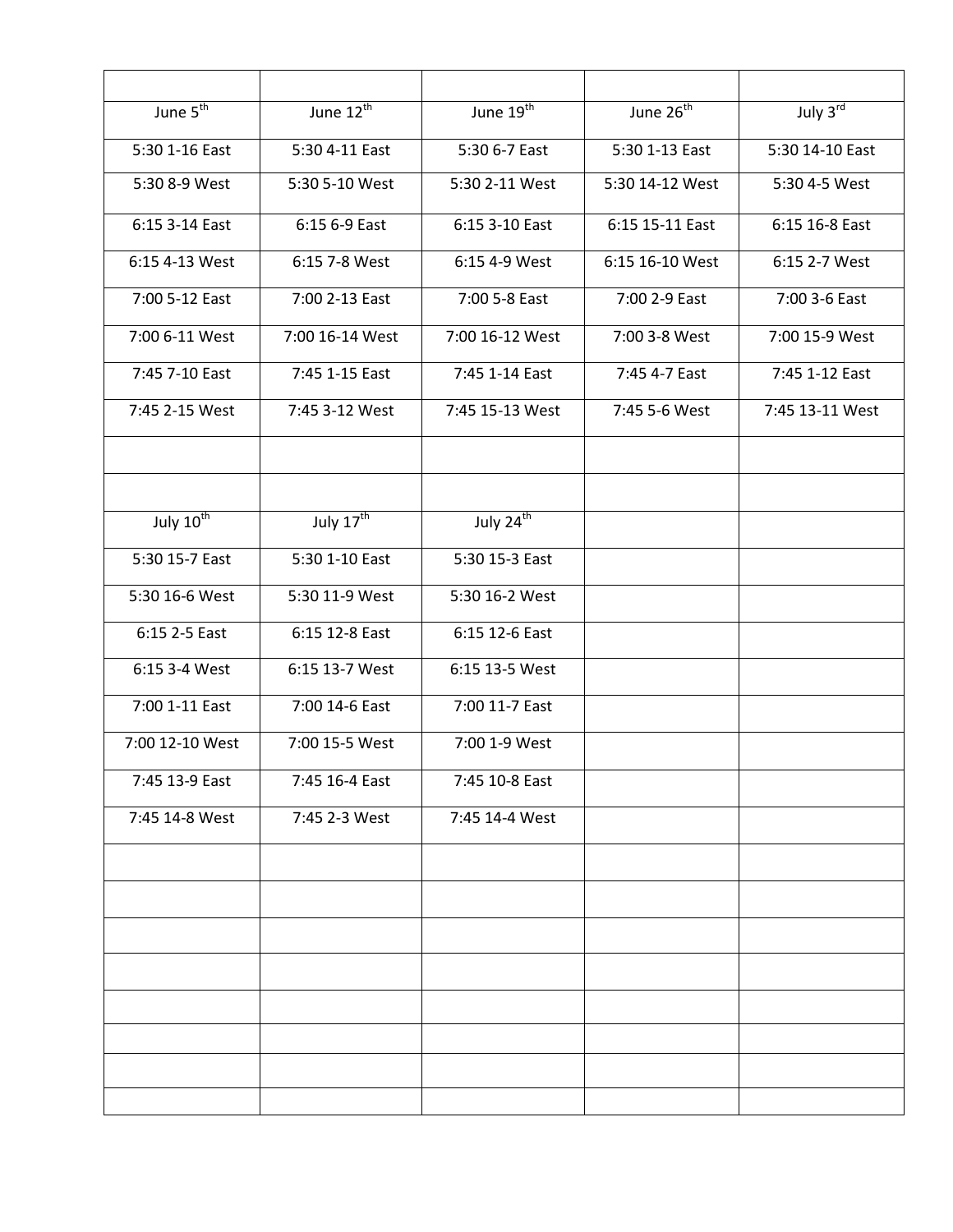### Sand Volleyball 2018

#### Wednesday Youth Co-Ed

| 1 | <b>Quincy Development Center</b> | Zach Morrison        | 217-592-2514 |
|---|----------------------------------|----------------------|--------------|
| 2 |                                  | Amanda Keck          | 217-653-3786 |
| 3 | Martin                           | <b>Stacey Martin</b> | 217-653-6262 |
| 4 |                                  | Mindy Entrup         | 217-779-8175 |
| 5 |                                  | April O'Brien        | 217-779-2574 |
| 6 | St. Francis                      | Shelly Venvertloh    | 217-577-3267 |
|   |                                  |                      |              |
|   |                                  |                      |              |
|   |                                  |                      |              |
|   |                                  |                      |              |
|   |                                  |                      |              |

In case of inclement weather, please call 217-223-9625 after 4:00pm on game days. Game status will also be posted @ **quincyparkdistrict.com | facebook.com/QuincyParkDistrict/ | twitter.com/QuincyILParks**

\*All games will be played at Upper Moorman Park by the Batting Cage & Tennis Courts\*

| June $6th$            | June $13th$          | June 20 <sup>th</sup> |
|-----------------------|----------------------|-----------------------|
| 6:00 1-6 West         | 6:00 6-4 West        | 6:00 1-4 West         |
| 6:45 2-5 West         | 6:45 2-3 West        | 6:45 6-2 West         |
| 7:30 3-4 West         | 7:30 1-5 West        | 7:30 5-3 West         |
|                       |                      |                       |
| June 27 <sup>th</sup> | July $4^{\text{th}}$ | July $11^{\text{th}}$ |
| 6:00 5-6 West         | No Games             | 6:00 1-2 West         |
| 6:45 4-2 West         |                      | 6:45 3-6 West         |
| 7:30 1-3 West         |                      | 7:30 4-5 West         |
|                       |                      |                       |
| July $18^{\text{th}}$ | July $25^{th}$       | August 1st            |
| 6:00 2-5 West         | 6:00 2-3 West        | 6:00 5-3 West         |
| 6:45 3-4 West         | 6:45 1-5 West        | 6:45 1-4 West         |
| 7:30 1-6 West         | 7:30 6-4 West        | 7:30 6-2 West         |
|                       |                      |                       |
|                       |                      |                       |

Schedules are available at: https://www.quincyparkdistrict.com/programs/sand-volleyball/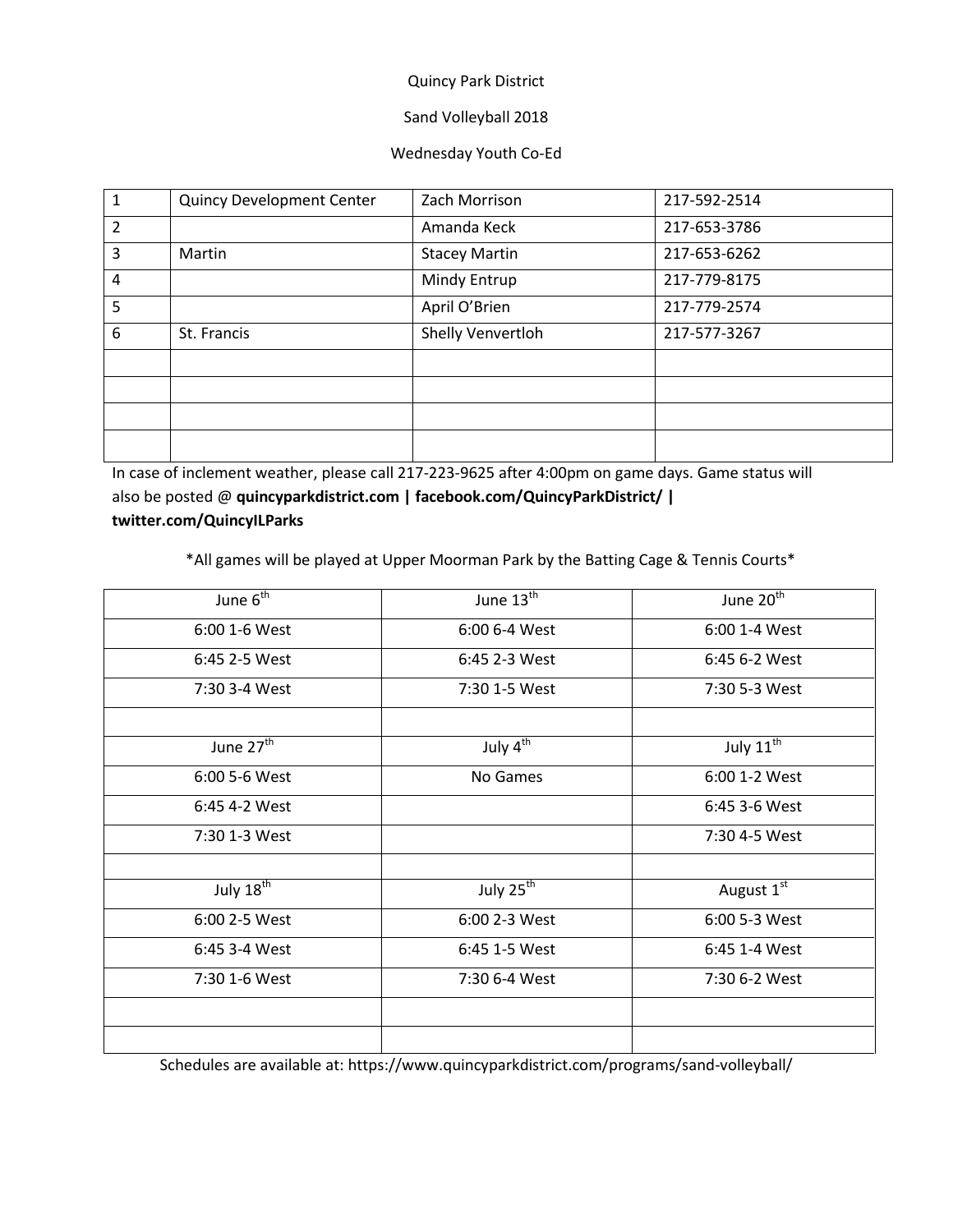## Sand Volleyball 2018

### Thursday High School Co-Ed

| 1              | <b>Sand Slammers</b>        | Kim Brown       | 217-653-3380 |
|----------------|-----------------------------|-----------------|--------------|
| $\overline{2}$ | <b>Guided Missles</b>       | John Drew       | 217-617-6746 |
| 3              | <b>Block Party</b>          | Lisa Fuglaar    | 319-329-2618 |
| 4              | That's What She Set         | Kori Obert      | 217-779-5344 |
| 5              | <b>Recreational Hazards</b> | McKenzie Vallee | 217-316-4974 |
| 6              |                             | Alex Welch      | 573-231-4473 |
|                |                             |                 |              |
|                |                             |                 |              |
|                |                             |                 |              |
|                |                             |                 |              |

In case of inclement weather, please call 217-223-9625 after 4:00pm on game days. Game status will also be posted @ **quincyparkdistrict.com | facebook.com/QuincyParkDistrict/ | twitter.com/QuincyILParks**

\*All games will be played at Upper Moorman Park by the Batting Cage & Tennis Courts\*

| June 7 <sup>th</sup>  | June 14 <sup>th</sup> | June $21^{\overline{st}}$ |
|-----------------------|-----------------------|---------------------------|
| 6:00 1-6 West         | 6:00 6-4 West         | 6:00 5-3 West             |
| 6:45 2-5 West         | 6:45 1-5 West         | 6:45 6-2 West             |
| 7:30 3-4 West         | 7:30 2-3 West         | 7:30 1-4 West             |
|                       |                       |                           |
| June 28 <sup>th</sup> | July $5^{\text{th}}$  | July $12^{\text{th}}$     |
| 6:00 1-3 West         | 6:00 4-5 West         | 6:00 2-5 West             |
| 6:45 4-2 West         | 6:45 3-6 West         | 6:45 3-4 West             |
| 7:30 5-6 West         | 7:30 1-2 West         | 7:30 1-6 West             |
|                       |                       |                           |
| July $19^{th}$        | July 26 <sup>th</sup> |                           |
| 6:00 2-3 West         | 6:00 6-2 West         |                           |
| 6:45 1-5 West         | 6:45 1-4 West         |                           |
| 7:30 6-4 West         | 7:30 5-3 West         |                           |
|                       |                       |                           |
|                       |                       |                           |

Schedules are available at: https://www.quincyparkdistrict.com/programs/sand-volleyball/